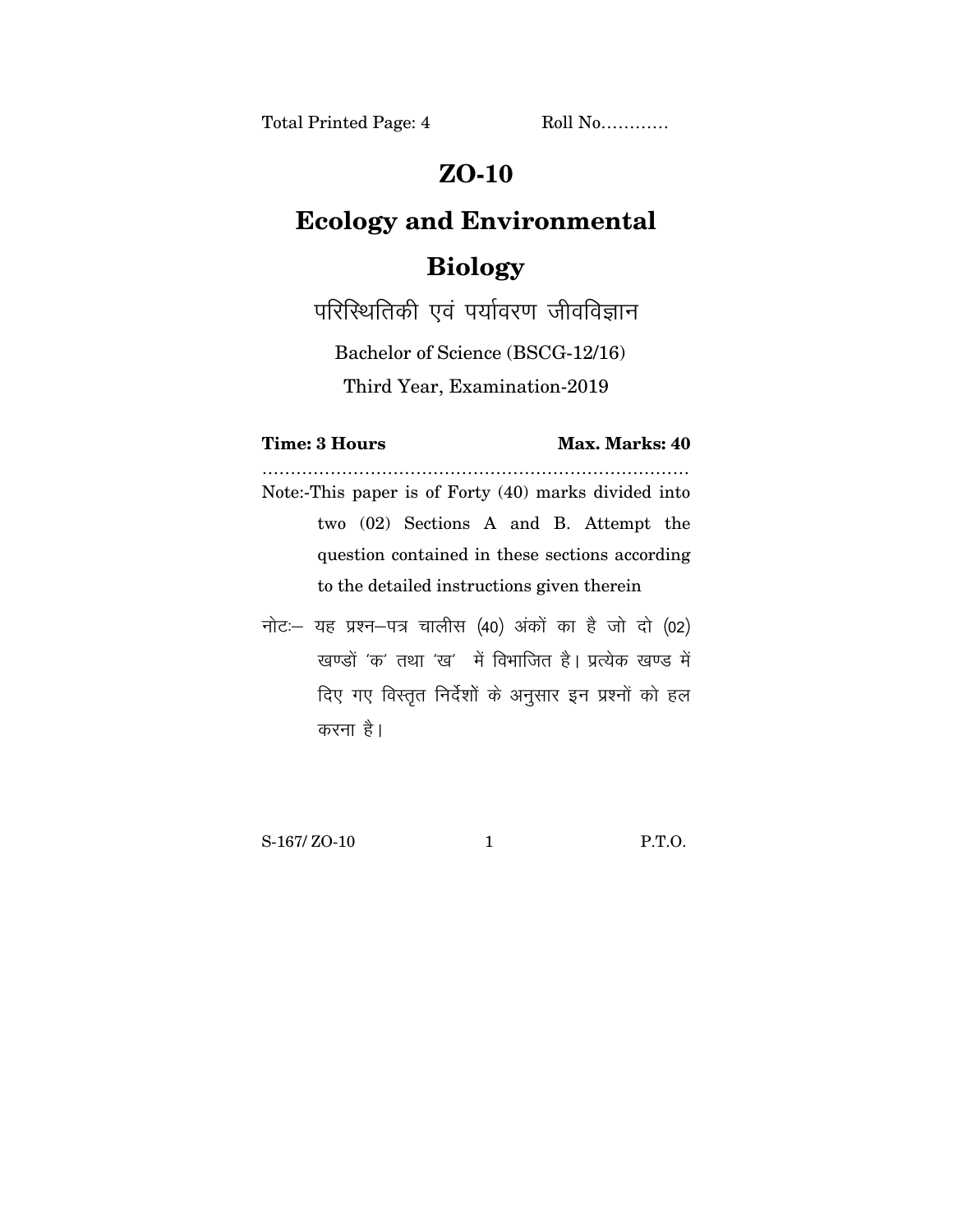## Section-A (खण्ड–क)

(Long Answer Type Question) (दीर्घ उत्तरीय प्रश्न)

- Note:- Section-A contains Three (03) long answertype questions of Ten (10) marks each. Learners are required to answer any Two  $(02)$  questions only.  $(2 \times 10=20)$
- नोट: खण्ड 'क' में तीन (03) दीर्घ उत्तरीय प्रश्न दिये गये हैं। प्रत्येक प्रश्न के लिए दस(10) अंक निर्धारित हैं। शिक्षार्थियों को इनमें से केवल दो (02) प्रश्नों के उत्तर देने हैं।
- 1. What is an ecosystem? What are its components? Describe them in brief. परितंत्र से आप क्या समझते है इसके प्रमुख घटक क्या है वर्णन कीजिए।
- 2. What are the Ecological pyramids? Discuss different kinds of Ecological pyramids. परिस्थितिक पिरैमिड क्या है<sup>,</sup> विभिन्न प्रकार के परिस्थितिक पिरैमिड का वर्णन कीजिए।

S-167/ ZO-10 2 P.T.O.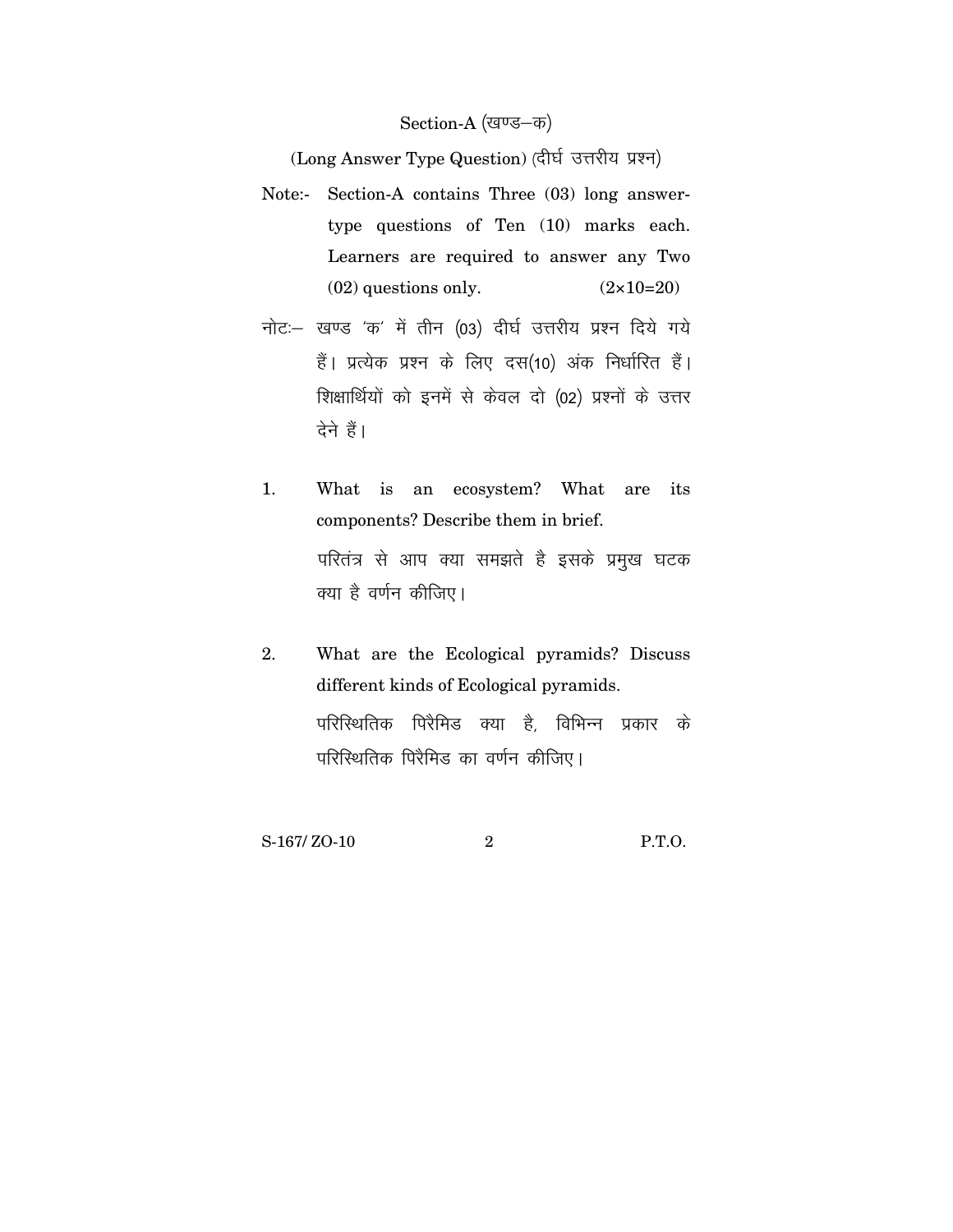Write an essay on wild life conservation?  $3.$ वन्यजीव संक्षरण पर निबन्ध लिखिए।

Section-B (खण्ड-ख)

(Short Answer Type Questions) (लघुउत्तरीय प्रश्न)

- Note:- Section-B contains six (06) short answer type questions of five (05) marks each. Learners required to answer any four  $(04)$ are questions only.  $(5 \times 4 = 20)$
- नोट :- खण्ड 'ख' में छः (06) लघु उत्तरीय प्रश्न दिये गये हैं। प्रत्येक प्रश्न के लिए पाँच (05) अंक निर्धारित हैं। शिक्षार्थियों को इन में से केवल चार (04) प्रश्नों के उत्तर देने हैं।
- Explain the Terrestrial Habitat?  $1.$ स्थलीय आवास को समझाइये।
- 2. Write the note on ozone layer. ओजोन परत पर टिप्पणी लिखिए।

S-167/ZO-10

 $\mathcal{S}$